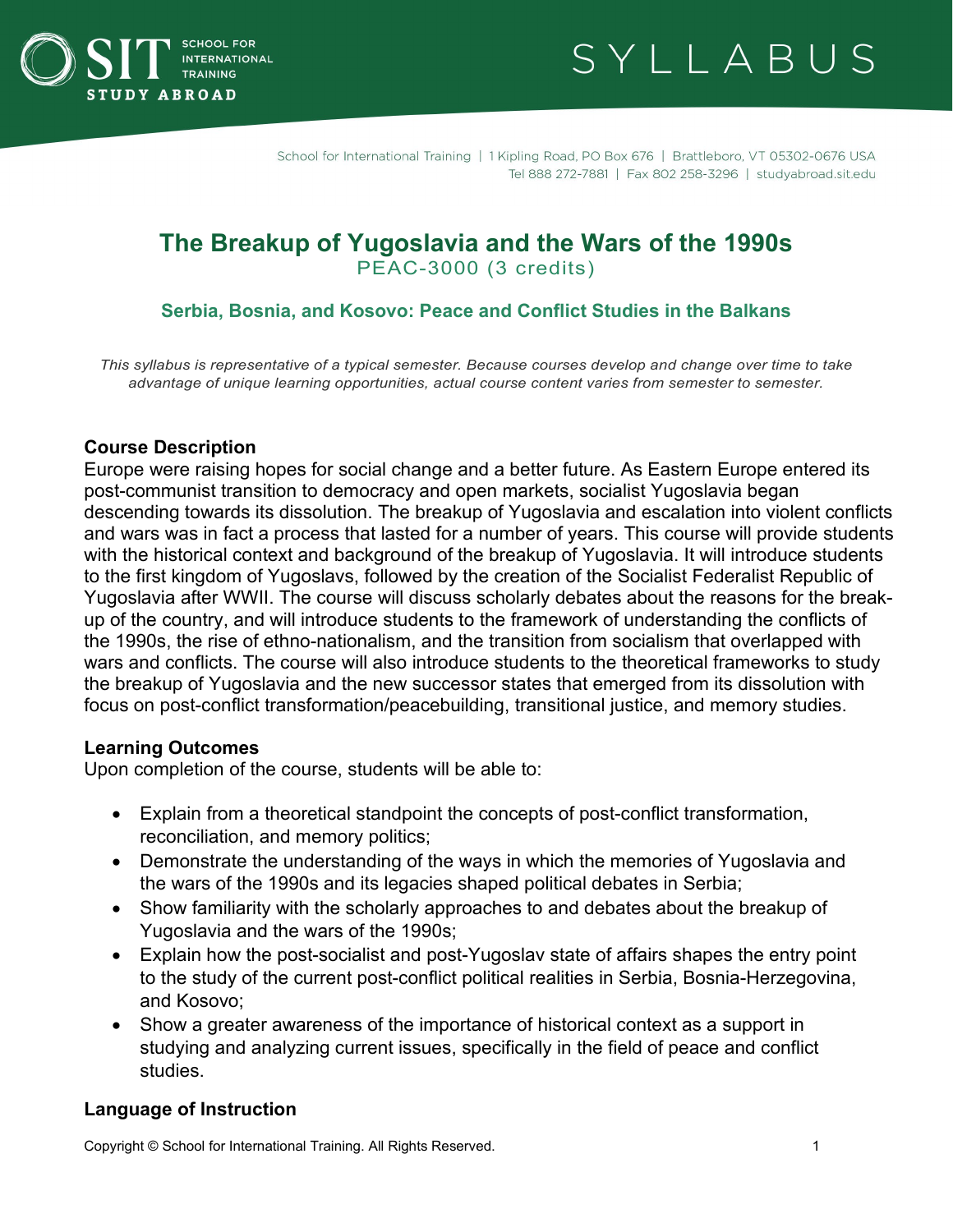This course is taught in English but students will be exposed to vocabulary related to course content through in-country expert lectures and field visits to a wide range of venues and regional locales.

## **Instructional Methods**

SIT's teaching and learning philosophy is grounded in the experiential learning theory developed by Kolb (1984; 2015) and informed by various scholars, such as Dewey, Piaget, Lewin, among others. Experiential learning theory recognizes that learning is an active process that is not confined to the formal curriculum; "knowledge is created through the transformation of experience" (Kolb, 2015, p. 49). Learning involves both content and process. Learning is holistic and happens through various life experiences upon which students draw to generate new ways of knowing and being. Learning involves a community and is a lifelong endeavor. Learning is transformational. The suggested four step-cycle of a *concrete experience*, *reflective observation*, *abstract conceptualization*, and *active experimentation* embedded in the experiential learning model is not linear and might not always happen in that specific order, as any learning is highly context dependent. These stages of taking part in a shared experience; reflecting on that experience by describing and interpreting it; challenging their own assumptions and beliefs to generate new knowledge; and ultimately applying new knowledge, awareness, skills, and attitudes in a variety of situations and contexts are important for students to engage in to become empowered lifelong learners.

## **Course Schedule**

\*Please be aware that topics and excursions may vary to take advantage of any emerging events, to accommodate changes in our lecturers' availability, and to respect any changes that would affect student safety. Students will be notified if this occurs.

## **Module 1: The Making and Breaking of Yugoslavia**

This module provides students with a historical background and an overview of the breakup of Yugoslavia and the wars of the 1990s. The course lecturer leads the students through the political history of post-WW2 socialist Yugoslavia, the major political change on the eve of the twenty-first century, and the scholarly debates about why Yugoslavia disintegrated and why so violently. Introducing the economic and political crisis from the end of the 1980s--culminating in the seccessions of Slovenia and Croatia, the wars in Croatia and in Bosnia/Herzegovina-- this module is designed as an introduction and a necessary foundation for the following seminar on Peace and Conflict Stuides in Serbia, Kosovo, and Bosnia.

## Session 1: The Yugoslav experiment

In this session, students are introduced to the main political and social structures of post-WWII socialist Yugoslavia. From the issues of identities and langauges to the economic system and the Yugoslav constitutions (especially the 1974 constitution), students become familiar with the main pillars of the country.

## *Required Reading:*

Luthar, B. & Pušnik M. (2010). The Lure of Utopia: Socialist Everyday Spaces. In B. Luthar and M. Pušnik (Eds.) *Remembering Utopia: The Culture of Everyday Life in Socialist Yugoslavia*. Washington, D.C.: New Academia Publishing. pp. 4-21.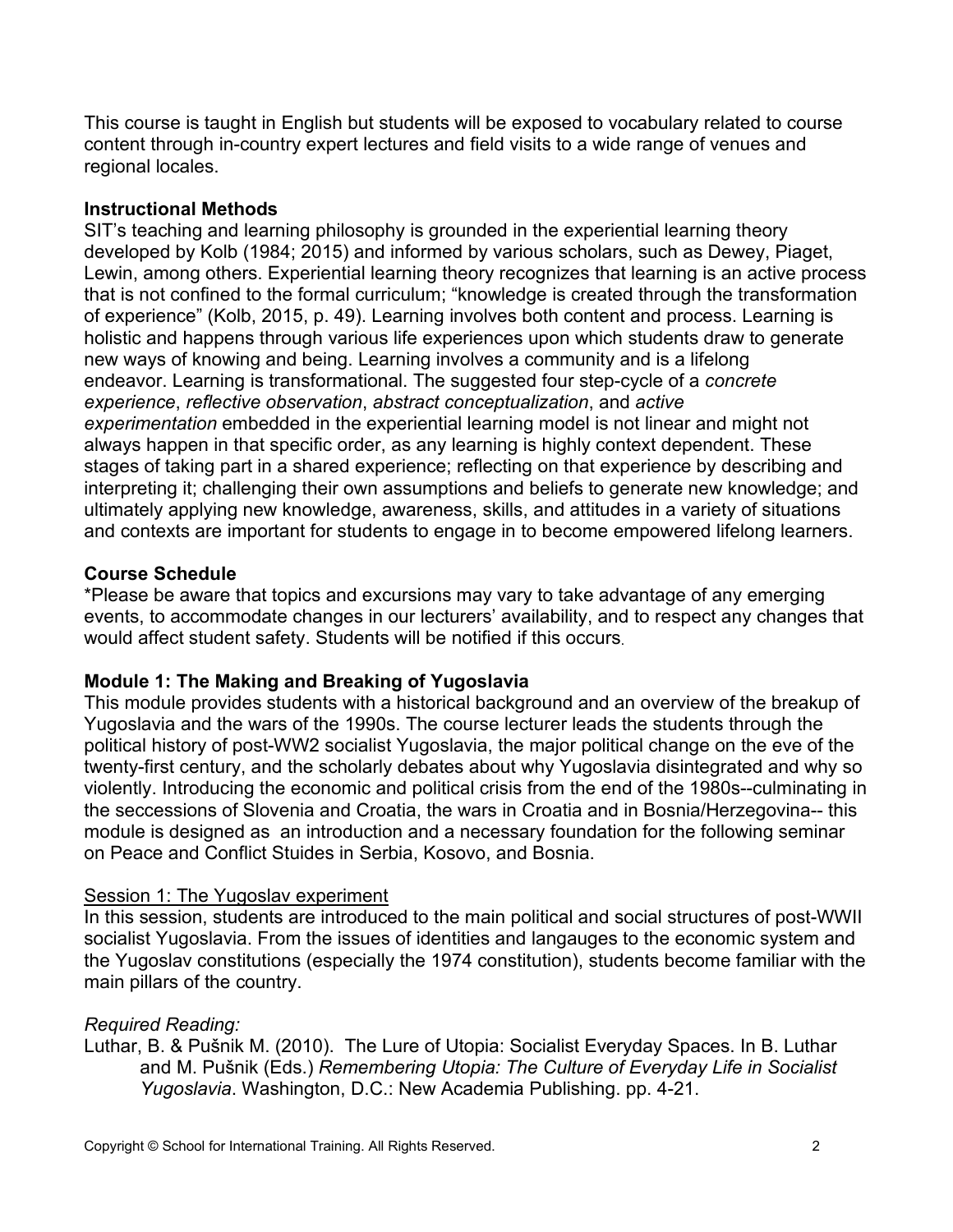## *Recommended Reading:*

Patterson, P. H. (2010). Yugoslavia as It Once Was: What Tourism and Leisure Meant for the History of the Socialist Federation. In H. Grandits and K. Taylor (Eds.) *Yugoslavia's Sunny Side: A History of Tourism in Socialism (1950s–1980s)*. Budapest and New York: Central European University Press, pp 367 – 402.

## Session 2: Yugoslavia in Crises & Yugoslav Wars of the 1990s

The session builds on the required text for this module by Dejan Jović, and presents the main frames of analysis to the question of why Yugoslavia broke up, and why this break-up process was so violent (unlike states that ceased to exist without bloodshed). From discussing the economic crisis to the death of Tito, rise of nationalism, and other explanations, students are provided with an analytical framework that challenges the 'ancient hatred' doctrine and approaches the wars of the 1990s as well as the post-conflict current state of affairs critically. Finally, students are introduced to the issue of nationalism and ethnicity.

## *Required Reading:*

Jović, D. (2001). The Disintegration of Yugoslavia. A Critical Review of Explanatory Approaches. *European Journal of Social Theory, 4,* 1, 101-120.

Denich, B. (1994). Dismembering Yugoslavia: Nationalist Ideologies and the Symbolic Revival of Genocide. *American Ethnologist*, 21, 2, 367–390.

## *Recommended Reading:*

Oberschall, A. (2000). The Manipulation of Ethnicity: from Ethnic Cooperation to Violence and War in Yugoslavia. *Ethnic and Racial Studies,* 23, 6, 982–1001.

## *Required Film:*

The Death of Yugoslavia [1995 *Television Series*]*.* N. Percy et al. (Producer). London: (BBC). Episodes 1, 2.

## Session 3: Site visit to the Museum of History of Yugoslavia

In this session, students visit the Belgrade-based Museum of History of Yugoslavia. They meet the directors and curator of the museum who talk about their current work, the population who visits the museum from all over the successor states of the former Yugoslavia, and the permanent and temporary exhibitions, etc. Students visit the House of Flowers, the mausoleum of the leader of the Socialist Federal Republic of Yugoslavia (SFRJ), Josip Broz Tito, who died on May 4, 1980, and the permanent exhibition of the batons.

## *Recommended Reading:*

Velikonja, M. (2008). *Titostalgija: A Study of Nostalgia for Josip Broz*. Ljubljana: Peace Institute.

## Session 4: The Milošević regime and its fall

This session discusses the conflicts and wars of the 1990s, with focus on the social, economic and political crisis in Serbia.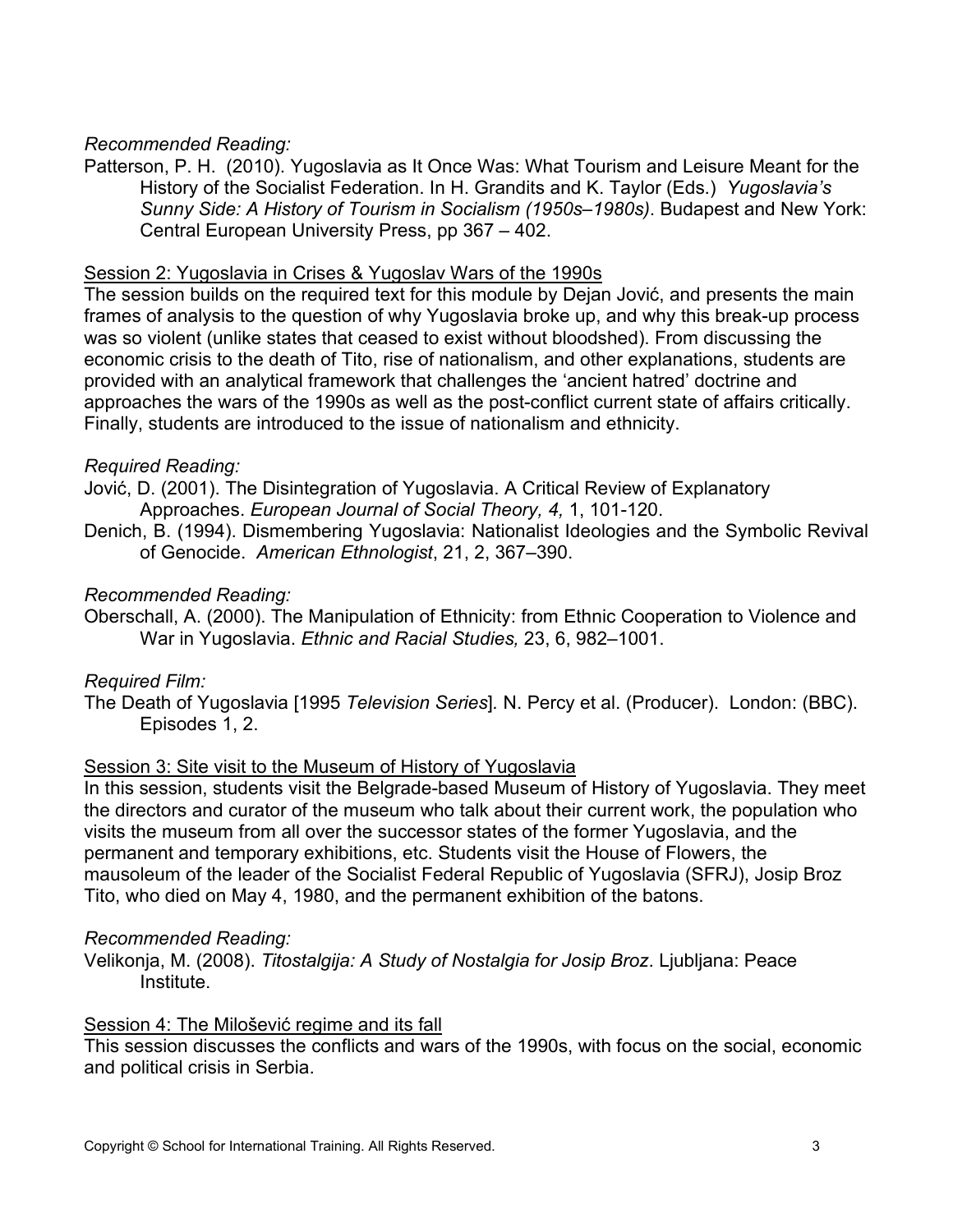### *Required Reading:*

- Gordy, E. D. (1999). *The culture of power in Serbia: Nationalism and the Destruction of Alternatives*. University Park: Pennsylvania State University Press, Chapter 1, pp. 1-19, Chapter 5, pp. 165-198.
- Fridman, O. (2011). 'It Was Like Fighting a War with our Own People': Anti-War Activism in Serbia During the 1990s, *Nationalities Papers* 39, 4, 507–522.

### *Required Film:*

The Fall of Milošević (BBC series - part III: Finished)

#### Session 5: Student activity and presentations: tracing Yugoslavia in Belgrade

In the preparation for these presentations, students are divided into pairs and matched with local students from the Faculty of Media and Communications. Each small group sets out to explore an area, building, or street in the city that still has a story from Yugoslavia to be told about it. Students then prepare a presentation based on their own research on the location they visited, as well as the narrative(s) offered to them by a young student, born at the time that socialist Yugoslavia began its integration process (or right before/after). Following the activity, each group presents their experience and findings

#### **Module 2: Theoretical Frameworks: Peace & Conflict Studies; Transitional Justice; Social Memory Studies**

In this module, students are introduced to some of the theories related to peacebuilding and post-conflict transformation, as well as transitional justice and memory studies. The sessions are taught by Dr. Orli Fridman, the Academic Director, who introduces students to peace and conflict studies and to interdisciplinary studies. Given that not all students have prior knowledge in peace and conflict studies, the module offers the group the basic terminology and theories that will be used and examined throughout the semester, focusing on three main case studies: Serbia, Kosovo, and Bosnia-Herzegovina.

#### Session 1: Terms and Definitions: Conflict, Conflict Analysis, Peacebuilding, Conflict Transformation

The session begins with a discussion of the term conflict, addressing international, intergroup, or inter-state conflicts, and conflict in general as a phenomenon that exists in all forms and aspects of individuals, groups, and communities. With focus on the creation of Conflict Transformation/Resolution and Peace Studies as fields of study, and the relation between theory and practice, the discussion unfolds to address the main trends and changes in the field, since its creation in the aftermath of WW2 and the present. Discussing John Paul Lederach's theoretical approaches to peacebuilding and conflict transformation, some connections are already made to such processes in the Balkans. Terms such as civil society, statebuilding, and reconciliation are introduced as discussed in the context of the post-Yugoslav successor states.

#### *Required Reading:*

Lederach, J. P. (1997). *Building peace: Sustainable reconciliation in divided societies.*  Washington, D.C: United States Institute of Peace Press, 3-61, 73-85.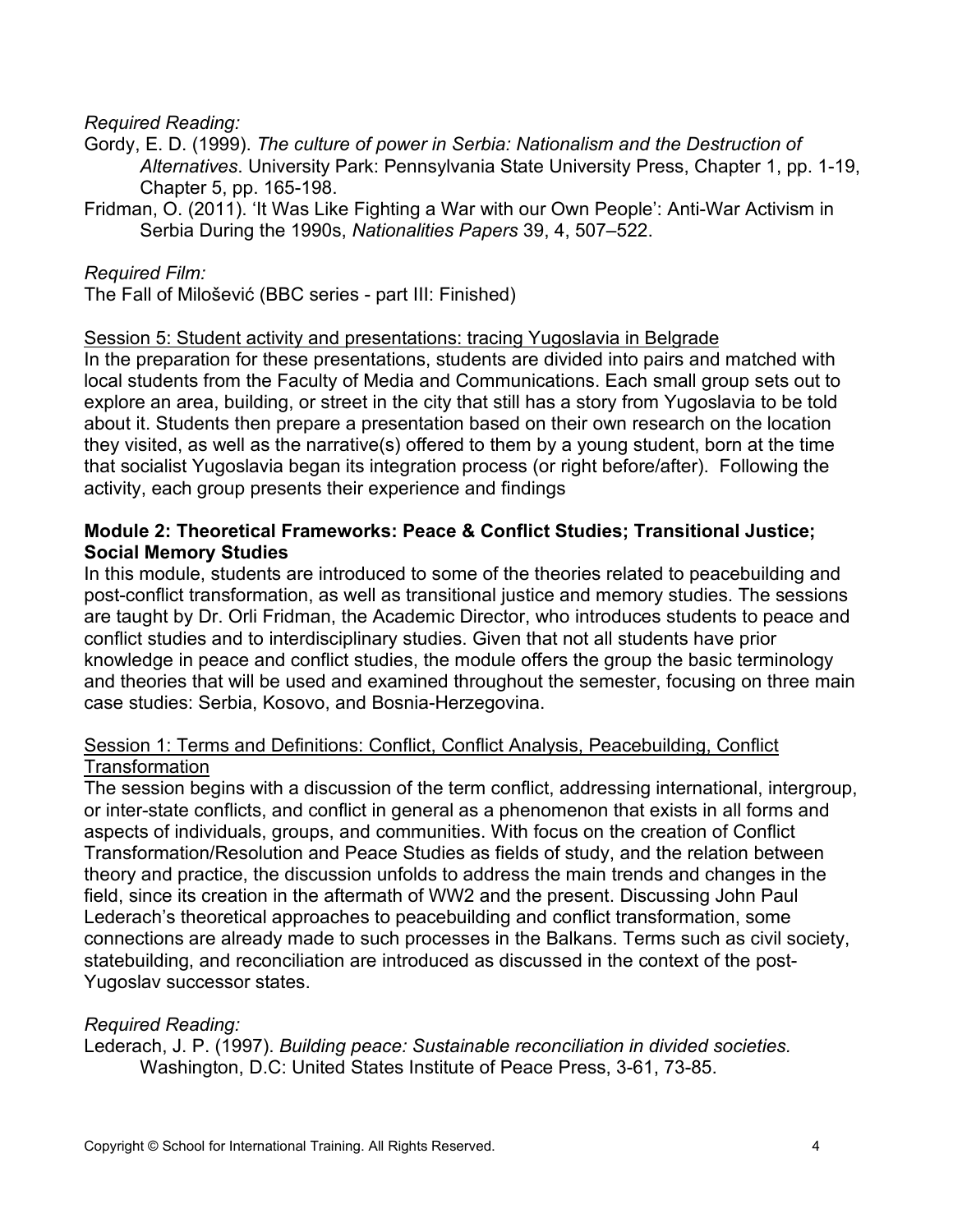## *Recommended Reading:*

- Paffenholz, T. (2015). Unpacking the local turn in peacebuilding: a critical assessment towards an agenda for future research. *Third World Quaterly* 36, 5, 857-874.
- Touquet, H., Vermeersch, P. (2016). Changing Frames of Reconciliation: The Politics of Peace-Buidling in the Former Yugoslavia. *East European Politics and Societies and Culture* 30, 1, 55-73.
- Ramsbotham, O., Miall, H., & Woodhouse, T. (2011). *Contemporary conflict resolution: The prevention, management and transformation of deadly conflicts*. Cambridge, UK: Polity. 226-261.

#### Session 2: Transitional justice

The session introduces the 'Dealing with the Past' approach to peacebuilding as practiced in the successor states of the former Yugoslavia, as part of transitional justice mechanisms. Students will be introduced to the theoretical dimensions of these approaches. Strengths and challenges to transitional justice and dealing with the past projects will be introduced, from most common critique of civil society, to perceptions of the International Criminal Tribunal for the former Yugoslavia (ICTY).

#### *Required Reading:*

Bickford, L. (2004). What is transitional justice. In D. Shelton (Ed.). *Encyclopedia of Genocide and Crimes Against Humanity.* Farmington Hills: Macmillan Reference*,* 1045-1047.

#### *Recommended Reading:*

International Center for Transitional Justice. (2009). What is Transitional Justice? Retrieved from: <http://ictj.org/sites/default/files/ICTJ-Global-Transitional-Justice-2009-English.pdf>

#### Session 3: The role of memory studies in Post-conflict analysis

This session will introduce students to the field of memory studies and its role in analyzing conflicts and engaging in post-conflict transformation work. Focusing on the creation of mnemonic communities, national myths, and collective memories, the session will allow students to discuss theoretical approaches to the creation of collective memories in the conflict of post-conflict societies, and examine the role of mnemonic rituals and commemoration events in the aftermath of conflict and war. Collective memory is introduced as socially constructed and in service of the present, allowing a discussion to unfold, based on Eviatar Zerubavel's text on national calendars and national memory.

#### *Required Readings:*

- Dragović-Soso, J. (2010). Conflict, Memory, Accountability: What Does Coming to Terms with the Past Mean? In W. Petritsch and V. Džihić (Eds.) *Conflict and Memory: Bridging Past and Future in [South East] Europe.* Baden-Baden: Nomos, 29-46.
- Zerubavel, E. (2003). Calendars and History: A Comparative Study of the Social Organization of National Memory. In J. Olick (Ed.) *States of Memory: Continuities, Conflicts, and Transformations in National Retrospection*. Durham: Duke University, 315-337.

## **Assignments and Evaluation**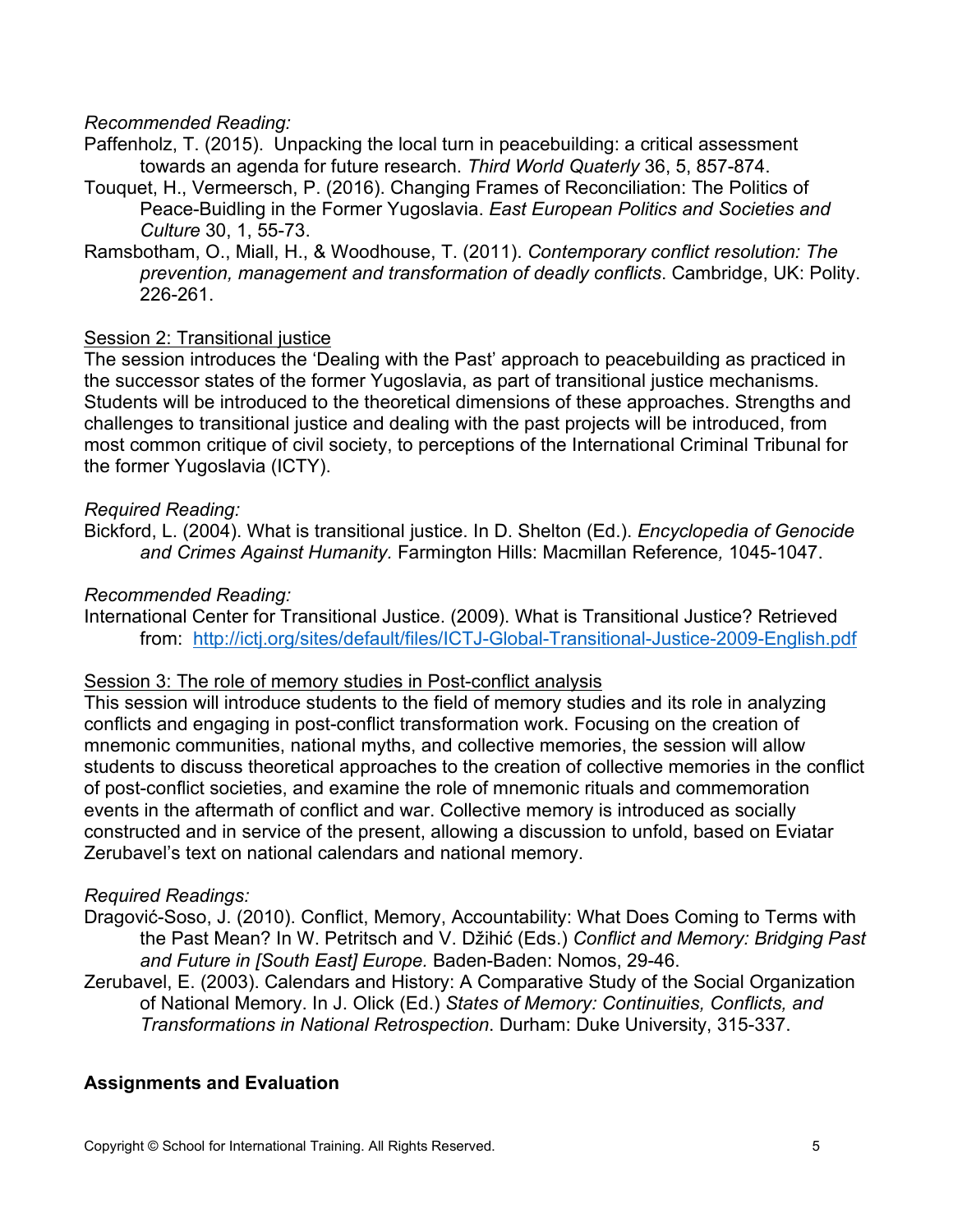## Assignment Descriptions and Grading Criteria

## 1) Yugoslavia Introduction in-class presentations (30%)

Students present their experience of searching for traces in Yugoslavia in the city, with a local student assigned to them, and their own online research of what they saw.

## 2) Breakup of Yugoslavia Essay (60%)

Students write a 5-page essay based on in-class discussions and readings of the first module, Yugoslavia: Making and Breaking. Students are asked to offer an informed and analytical discussion and choose from a number of questions discussed in the first module.

## 3) Participation (10%)

- Attendance promptness to class and positive presence in class;
- Active listening paying attention in class and during field excursions, asking appropriate questions, showing interest and enthusiasm, entertaining contradictory perspectives, taking notes;
- Self-directed learning reading the local paper and other materials to follow local perspectives on relevant issues, discussing issues with host families and others;
- Involvement in-class discussions either in small or large groups;
- Group accountability during field excursions and classes;
- Taking leadership roles leading and guiding discussions in a productive direction.

## Assessment

Yugoslavia in Belgrade (in-class presentation) - 30% Breakup of Yugoslavia Introductory Essay - 60% Participation/Readings - 10%

## Attendance and Participation

Due to the nature of SIT Study Abroad programs, and the importance of student and instructor contributions in each and every class session, attendance at all classes and for all program excursions is required. Criteria for evaluation of student performance include attendance and participation in program activities. Students must fully participate in all program components and courses. Students may not voluntarily opt out of required program activities. Valid reasons for absence – such as illness – must be discussed with the academic director or other designated staff person. Absences impact academic performance, may impact grades, and could result in dismissal from the program.

## Late Assignments

SIT Study Abroad programs integrate traditional classroom lectures and discussion with fieldbased experiences, site visits and debriefs. The curriculum is designed to build on itself and progress to the culmination (projects, ISP, case studies, internship, etc.). It is critical that students complete assignments in a timely manner to continue to benefit from the sequences in assignments, reflections and experiences throughout the program. Students may request a justified extension for one paper/assignment during the semester. Requests must be made in writing and at least 12 hours before the posted due date and time. If reason for request is accepted, an extension of up to one week may be granted at that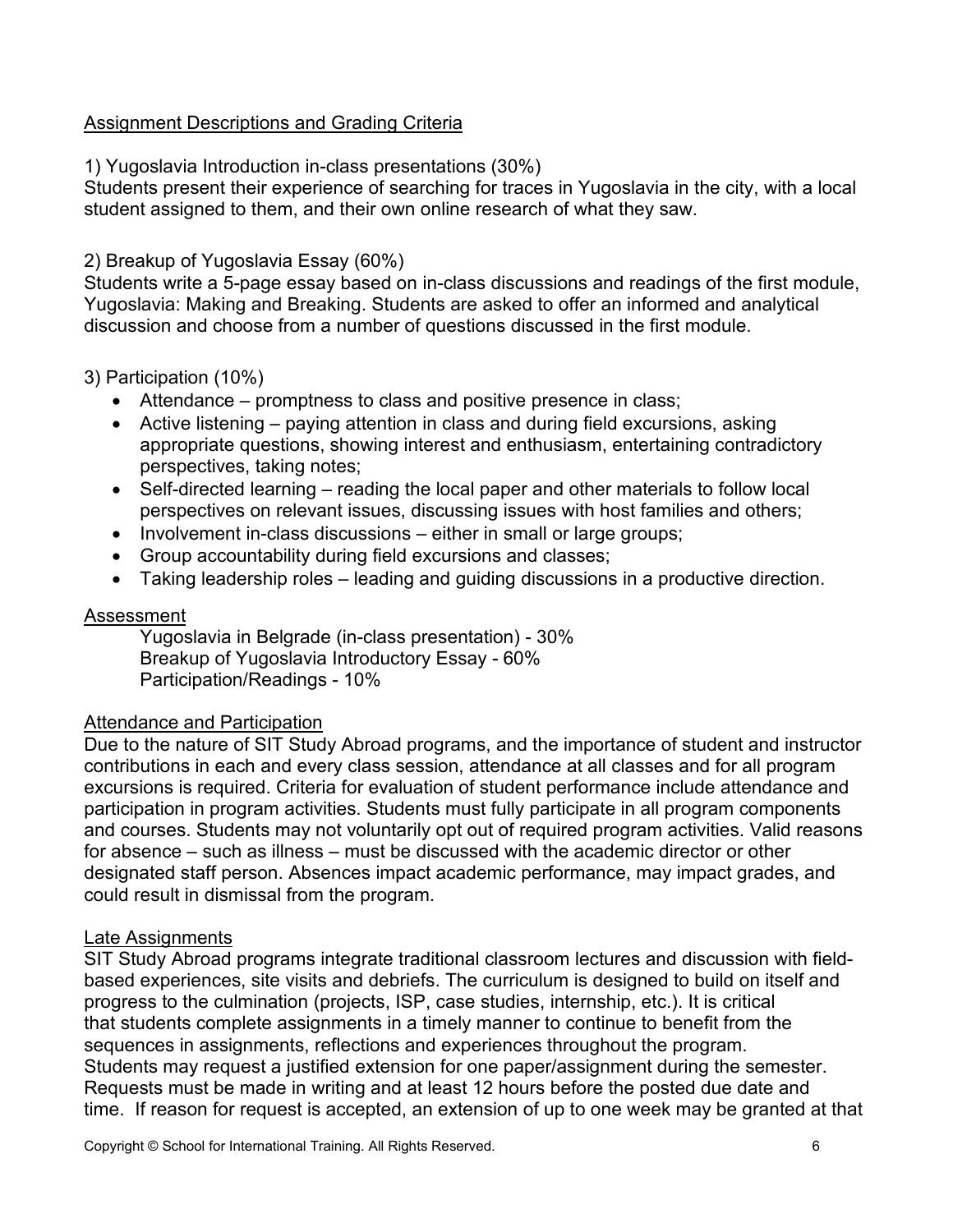time. Any further requests for extensions will not be granted. Students who fail to submit the assignment within the extension period will receive an 'F' for the assignment.

| <b>Grading Scale</b> |    |
|----------------------|----|
| 94-100%              | A  |
| 90-93%               | А- |
| 87-89%               | B+ |
| 84-86%               | B  |
| 80-83%               | B- |
| 77-79%               | C+ |
| 74-76%               | C  |
| 70-73%               | C- |
| 67-69%               | D+ |
| 64-66%               | D  |
| below 64             | F  |

## **Program Expectations**

- Show up prepared. Be on time, have your readings completed and points in mind for discussion or clarification. Complying with these elements raises the level of class discussion for everyone.
- Have assignments completed on schedule, printed, and done accordingly to the specified requirements. This will help ensure that your assignments are returned in a timely manner.
- Ask questions in class. Engage the lecturer. These are often very busy professionals who are doing us an honor by coming to speak.
- Comply with academic integrity policies (no plagiarism or cheating, nothing unethical).
- Respect differences of opinion (classmates', lecturers, local constituents engaged with on the visits). You are not expected to agree with everything you hear, but you are expected to listen across difference and consider other perspectives with respect.
- Storing Your Work: Keep several copies of your work as back up and keep one copy accessible to you through an online forum, such as an attachment in your email, the course learning management system, or cloud-based storage. This way your work will always be available to despite technical issues. Lost files, deleted drives, or computer crashes are not excuses for late, missing work.
- Personal Technology Use: Cell phones and other personal electronics can be used for taking notes and other class activities.  Off-task usage is not acceptable. You may be marked as absent for habitually using them for something other than classroom activities.
- Content Considerations: Some texts and activities you will encounter in this course delve into sensitive topics that may be emotionally and intellectually challenging. Our classroom is a space where we can engage with challenging ideas, question assumptions, and navigate difficult topics with respect and maturity. As possible, I will flag content and activities that are especially graphic or intense, so we are prepared to address them soberly and sensitively. If you are struggling to keep up with the work or